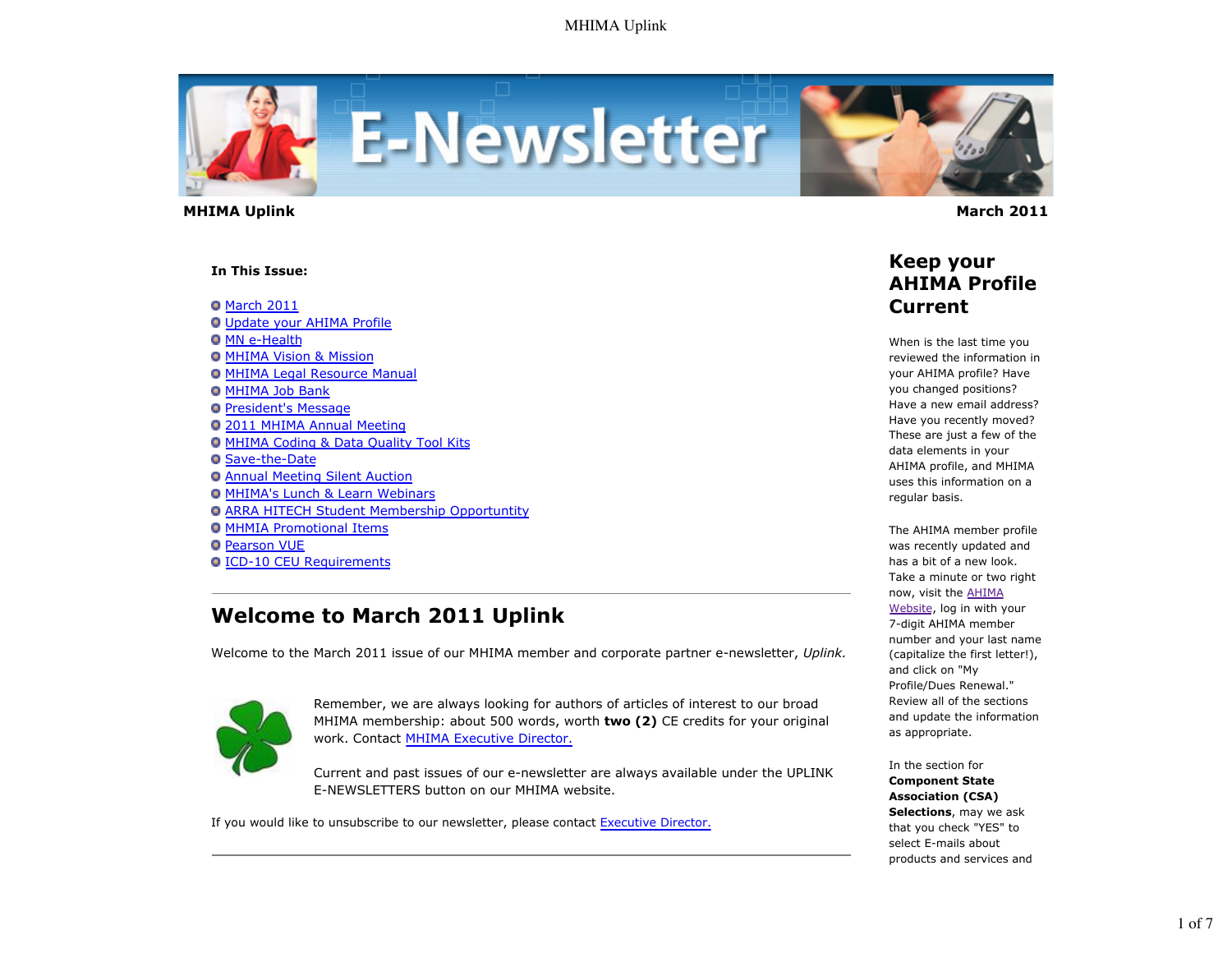MHIMA Uplink

# **MHIMA Vision & Mission**

**Vision:** The Minnesota Health Information Management Association, together with AHIMA, will set the standard and be the recognized leader in health information management practices, technology, education, research, and advocacy.

**Mission:** MHIMA is committed to the professional development of its members through education, networking, and life-long learning. These commitments promote high quality health information and benefit the public, health care providers, and other clinical data users.

AHIMA member. MHIMA uses email and occasionally land mail as our primary means of communication, and if you check "NO" in the email or postal mail boxes, you won't receive either type of communication from us. Thank you!

Postal Mailings. CSA stands for the state that you want to be associated with as an

### Back to Top

Back to Top

### **President's Message**

Sue Jensen, RHIT MHIMA President



Sue Jensen, RHIT

March is here and winter has ended, at least according to the ice fishing schedule. At our home, much of the winter months are spent on the lake spending time with our children and grandchildren. We enjoy the quiet time in the warm fish house, angling for crappies, sunnies, and walleye.

Management Association

As I contemplated what to share with you this month, I reflected on the analogy between a career in Health Information Management and ice fishing. Initially, I believed in no connects or similarities between them.

My first thought was regarding the initial drive onto the lake, just to get out to the fish house. To be honest, it scares me to death every time the vehicle goes onto the lake. I am fearful of the "what ifs." Just getting to the fish house where we start fishing is an adventure. The challenges when fishing start with the questions of "Where do you put the house? Will there be fish? Will we catch any?"

As I thought of these different things, I considered them from the standpoint of a career in HIM and the attraction of prospective students into the field of Health Information Management. The initial leap into a new career is an adventure. It is scary and exciting at the same time. Picking a hole to fish in is comparable to selecting the area of Health Information where you'd like to work. You have a wide variety of different HIM areas from which to choose. In one, you may catch your limit - one right after another - in 30 minutes. In another, you may catch fish consistently but it takes more

If you aren't receiving the weekly electronic MN e-Health Update newsletter, consider signing up for it. This will keep you up to date on issues related to e-Health, including HITECH, Meaningful Use, Privacy & Security and others, as well as provide links to e-Health resources available for your use. To subscribe, click

**Staying Up To Date with MN**

**e-Health**

here.

Just last week, the Glossary of E-Health Terms was announced. To download and print the printer friendly version document, click

### here

### Back to Top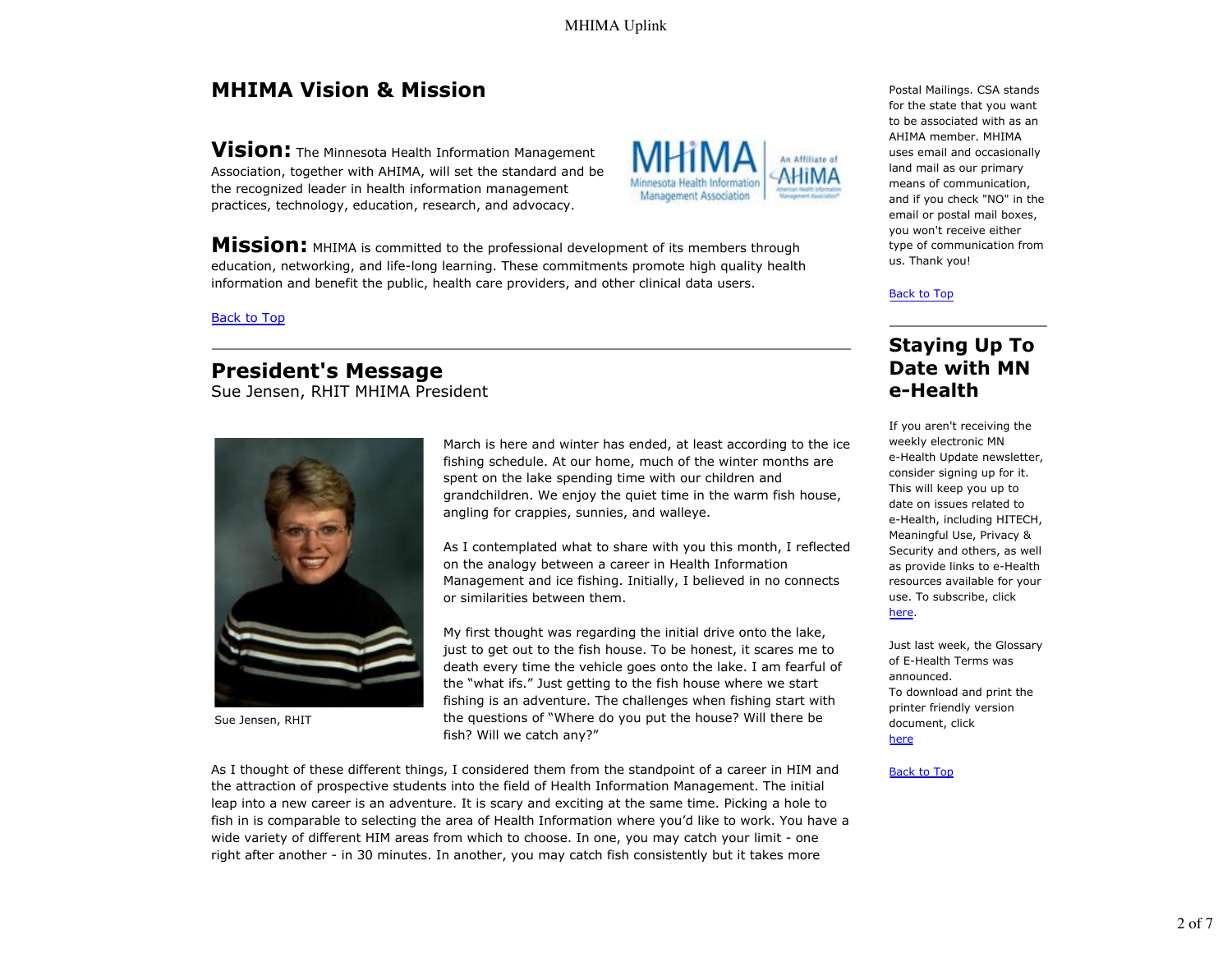time and extra effort.

When comparing fishing to attracting students to HIM, you will need to check the bait you use to "lure" them into the program. You may also need to get their attention by "jigging" and being consistent with your work. But once you get a bite and "set the hook," you are not done. To land the fish, you need to maintain pressure, not too hard and not too soft. The feeling of reeling in that fish is a wonderful sense of accomplishment and confidence, much like sharing with another HIM person who lands that first job, a new job or position.

March and April will be very busy months for MHIMA. Another ICD-10 webinar is coming up on March 16th. March 18th, the MHIMA Board will be holding a Board meeting at the Allina Commons. On March 28 and 29, 2011, Gina and I will be attending Winter Team Talks and Cathy French will be joining us for AHIMA's Capital Hill Day in Washington, DC. April brings our 2011 Annual Meeting.

As winter comes to an end and spring begins, MHIMA Board members and volunteers continue to be very active. Scholarship applications are being reviewed, the ballot is out for the election of new officers, and the Annual meeting registration is open. I look forward to seeing everyone at the meeting at Treasure Island, April 27-29, 2011. Remember to "Save the Date!"

#### Sue

PS – One personal note – I would like to say "Congratulations to my daughter, Jackie, who has just signed up to start HIM classes to follow in her mother's footsteps. I love you!"

Back to Top

# **2011 MHIMA Annual Meeting**

**"Health Information: Innovation and Quality in a Time of Health Care Reform."** Plans are well underway for our 2011 Annual Meeting April 27-29, 2011, at Treasure Island Resort & Casino Convention Center near Red Wing. TI's Convention Center is brand new, and totally smoke free, as is their new tower hotel suite. The convention center and hotel rooms all have complimentary wireless internet as well. Your 2011 Annual Meeting planning team, led by Karen Teufer and Christina



Wallner, are planning another great educational, exhibitor show and social event for you!

Registration is now open from our website, where you can also find the Program of Events, hotel accommodation information, and travel directions. Remember that the early registration fee closes in just a few weeks, so save money and register today!

Do you have .JPG photos of MHIMA events of this past year? Would you like to share them with our annual meeting attendees in a continuous PowerPoint at various spots in our meeting? Email them to MHIMA's Executive Director for inclusion in the photo presentation.

## **MHIMA Legal Resource Manual**





for purchase! This Manual is a complete update of the 2007 version and includes the laws and rules that address the majority of issues that may arise with respect to health information practice. There are many new updates in every chapter. As one member states, "This is truly a valuable resource for anyone that works with health care." It's a compilation of best practices and experience of HIM professionals and the facilities they represent in Minnesota, and it's had extensive legal review.

#### **There will not be another update to the Legal Manual until 2011.**

All HIM Departments should have this Manual in their office for ready reference. It's available on CD only and can be purchased from the MHIMA Store button on the MHIMA website.

### Back to Top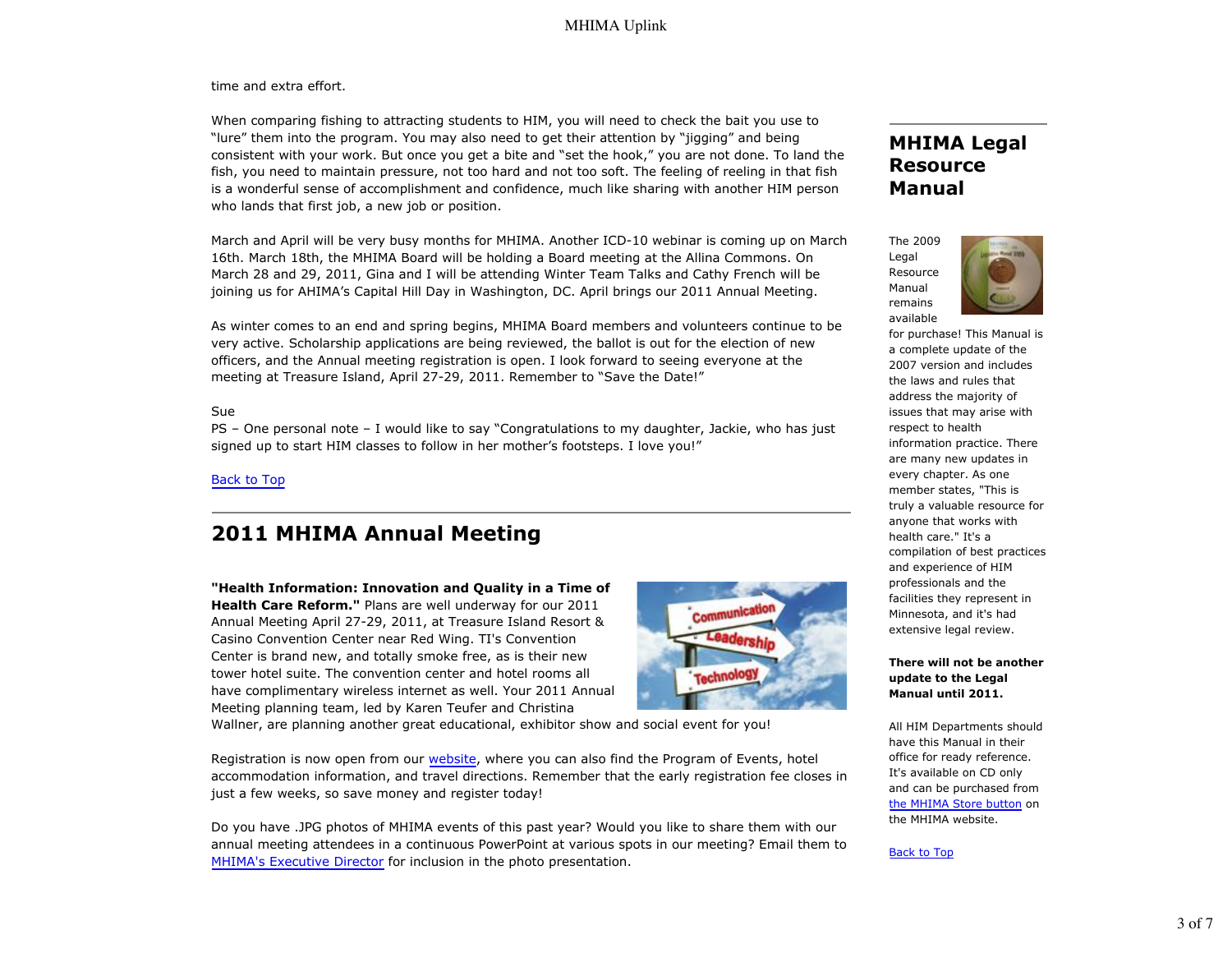## **2011 Annual Meeting Silent Auction**



It's that time of year! MHIMA's annual meeting committee continues to seeki your support for our MHIMA Student Merit Scholarship Program through your gifts to our not-so-Silent Auction. Auction items can include artwork, jewelry, accessories, gift baskets, electronics, gift certificates, craft items, and much more. Gifts can be contributed from individuals, from a group of colleagues, or from our vendor exhibitors. All proceeds benefit our MHIMA Student Merit Scholarship Fund.

This year, our Silent Auction will be open from noon on Wednesday through 6 pm on Thursday. More time to browse, more time to bid! Remember, this is a fundraiser, so bid with enthusiasm!

Let us know about your planned gift to our Silent Auction by contacting MHIMA's Executive Director. Bring your gift to the Annual Meeting Registration Desk no later than Thursday morning, April 28th.

Let's make this a year's auction proceeds the largest ever!

Back to Top

## **MHIMA's Lunch & Learn Webinars**



MHIMA's Lunch & Learn Webinar series continues for 2011. All webinars are being recorded and a DVD is available for purchase if you cannot attend the live event. Visit the MHIMA website and click on the HIM Education button/Online Learning for complete details on the "live" events as well as ordering recorded webinars.

The next webinars on our schedule are:

• March 16: ICD-10 Planning and Preparation, presented by Brooke Palkie. This webinar qualifies toward the required ICD-10 CEs for folks holding an AHIMA credential. Registration remains open through Sunday, March 13th.

Webinars in the planning stage include:

• May 19: Electronic Document Management

Please note: the webinars scheduled for March on REACH and HITECH have been cancelled.

## **MHIMA Job Bank**

Are you seeking a job? Are you an employer looking for a potential employee? Is your facility looking for someone with a skill set of MHIMA members? Be sure to check out the MHIMA Job Bank Network on our website, which continues to be very popular and new positions are being posted on a regular basis. Here, you'll find information about registering as a "Job Seeker" or as an "Employer". New positions are posted frequently, so check us out often!

**Job Seekers:** There is no fee to register.

#### **Employers:** Job posting fees are very reasonable and reach all of our MHIMA membership. E-blasts of job announcements are also available for purchase.

Click Here to visit the MHIMA Job Bank.

### Back to Top

**MHIMA Coding & Data Quality Roundtable Tool Kits** The MHIMA Coding & Data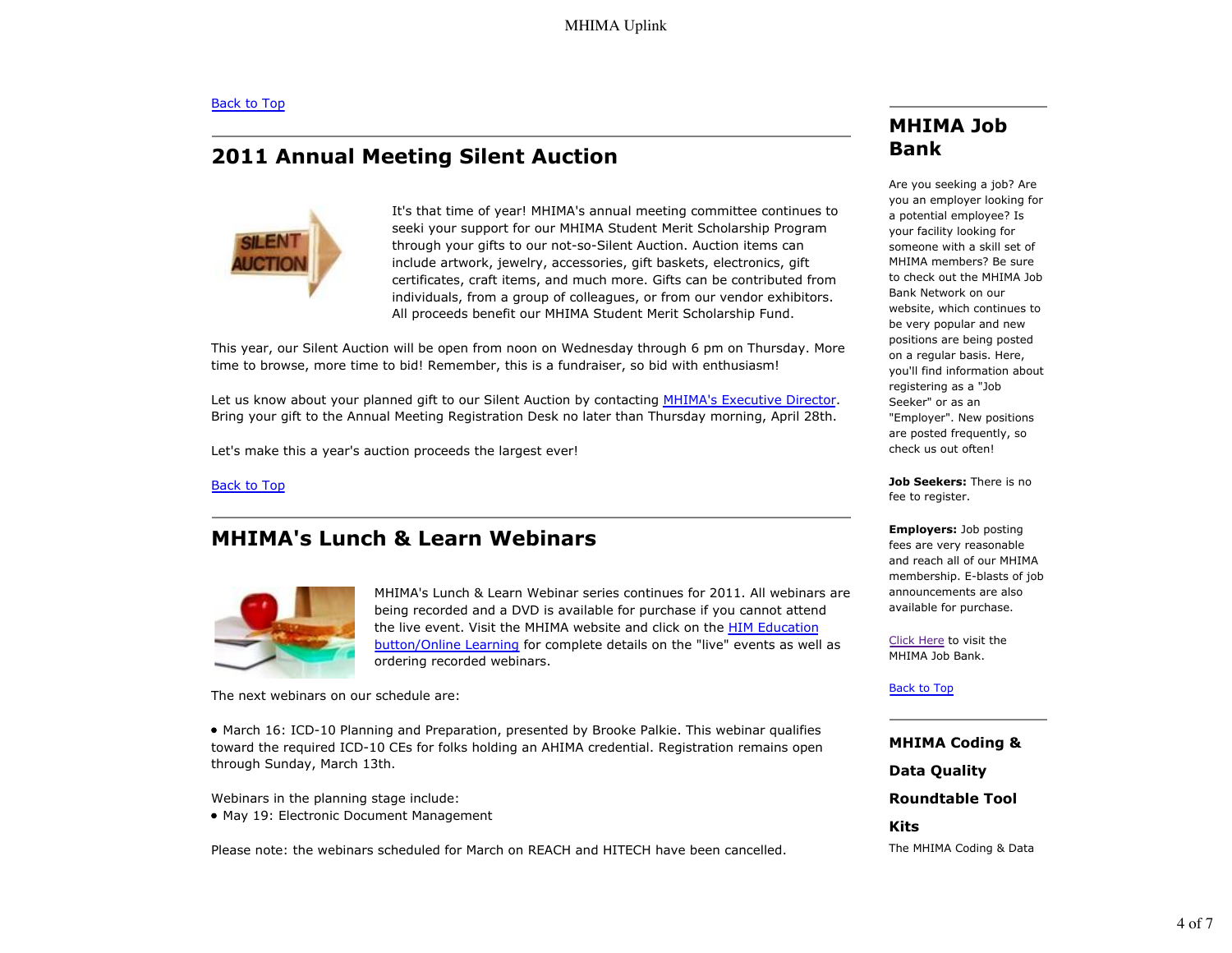All webinars are \$59 per "live" connection for MHIMA/AHIMA members, and worth one (1) CE for everyone participating at one site connection. Multiple connections at one site require separate registrations.

Archived versions are now available for \$49 for members, or a package of three for \$129.

The MHIMA webinar series is an opportunity to pick up needed information as well as earn CEUs at a very reasonable rate, and our presentations reach our members all across the state. We hope you take advantage of our webcasts!

#### Back to Top

## **Special Offer AHIMA Membership Opportunity**

AHIMA has announced a limited-time special membership opportunity for students who are in the ARRA HITECH grant funded programs. These students are not eligible for traditional AHIMA student membership. AHIMA is offering this opportunity to join AHIMA at a rate of \$50 while they are in the ARRA HITECH programs (which is a maximum of 2 years), and these members will be considered Active members under this eligibility.

Program directors of the ARRA HITECH programs are receiving information of this membership opportunity for their students.

### Back to Top

### **Pearson VUE and AHIMA Certification Exams**

Beginning January 2011, all AHIMA certification exams will now be delivered at Pearson VUE Professional Testing Centers. (Previously, Prometric administered these exams.) Pearson VUE has a worldwide test center network, and they will provide a more convenient and efficient experience for taking your exam. They have more than 200 locations in the USA along with a state-of-the-art computer based testing experience. Their flexible cancellation and rescheduling policies will be appreciated by candidates. You can find more information by visiting AHIMA's Certification home page, or by calling AHIMA's customer relations department at 800-335-5535.

**Back to Top** 

### **ICD-10 CEU Requirements**

In the December, 2010, issue of *Uplink*, we published the CCHIIM Continuing Education Requirements for AHIMA Certified Professionals. As a reminder, there are mandatory **baseline** Quality Committee's newest PowerPoint presentation, including case study questions, is **"Neoplasms - Carcinoid Tumor"** There is an accompanying case study answer presentation. This is one of several "tool kits" developed for use by MHIMA members to support coding education and discussion in your facilities and at your regional meetings.

Is there a tool kit topic that needs to be developed? Let your needs be known. Contact Angela Jackson or Jessica Peterson.

The general "Do It Yourself" PowerPoint tool kit gives you the guidelines to set up a coding roundtable.

Additional tool kits on specific topics that have been developed and are available include Interventional Radiology, E&M, Heart Failure, updated Present on Admission (POA) and Aftercare vs Follow Up.

All are available on the Coding and Data Quality button on the MHIMA website. Watch for additional toolkits as they are developed!

And a reminder about your general coding questions: You are encouraged to use AHIMA's Coding CoPs for coding related questions. There is a general coding CoP community for coders as well as several for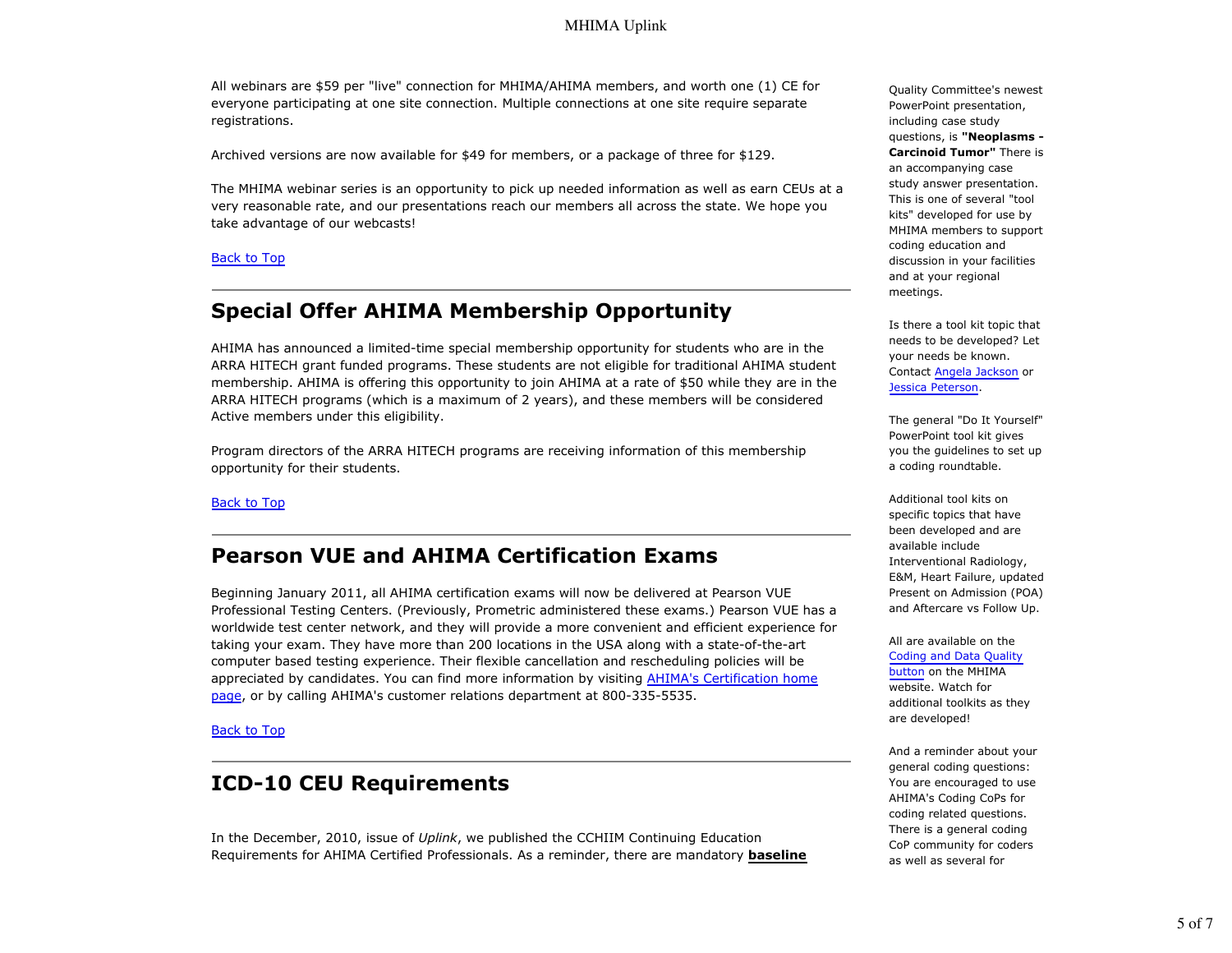### MHIMA Uplink

educational experiences specific to ICD-10 CM and PCS required as part of your total CEU requirements for recertification, and you must earn these I-10 specific CEUs during the period of January 1, 2011 through December 31, 2013.



We've also placed this publication on our website's ICD-10 page.

Individuals need to choose the I-10 education that supports their learning for their job position. As more information becomes available, including anything related to information to tailor your educational requirements, we'll include them on our ICD-10 website page.

MHIMA's archived and ongoing webinar series on I-10, as well as the ICD-10 Academy sessions at our annual meeting, will help you earn these required CEUs.

Back to Top

**PRINTABLE FORMAT** 

specific coding areas. These CoPs are a great resource for submitting coding questions and participating in the discussion threads surrounding the questions of others. To participate in these CoPs, Click Here.

Back to Top

## **Save-the-Date for the 2011 MHIMA Annual Meeting**

**"Health Information: Innovation and Quality in a Time of Health Care Reform."** April 27-29, 2011 at the Treasure Island hotel and conference center near Red Wing, Minnesota. Save the date!

Back to Top

## **MHIMA Promotional Items**

Check out our MHIMA Store on our website. You'll find tailored logo button-downs, cozy crews and hoodies, and a stunning sterling silver key ring, embossed with our logo, for sale. These items would make a great gift for yourself, a colleague, or to honor someone's achievement.

Back to Top